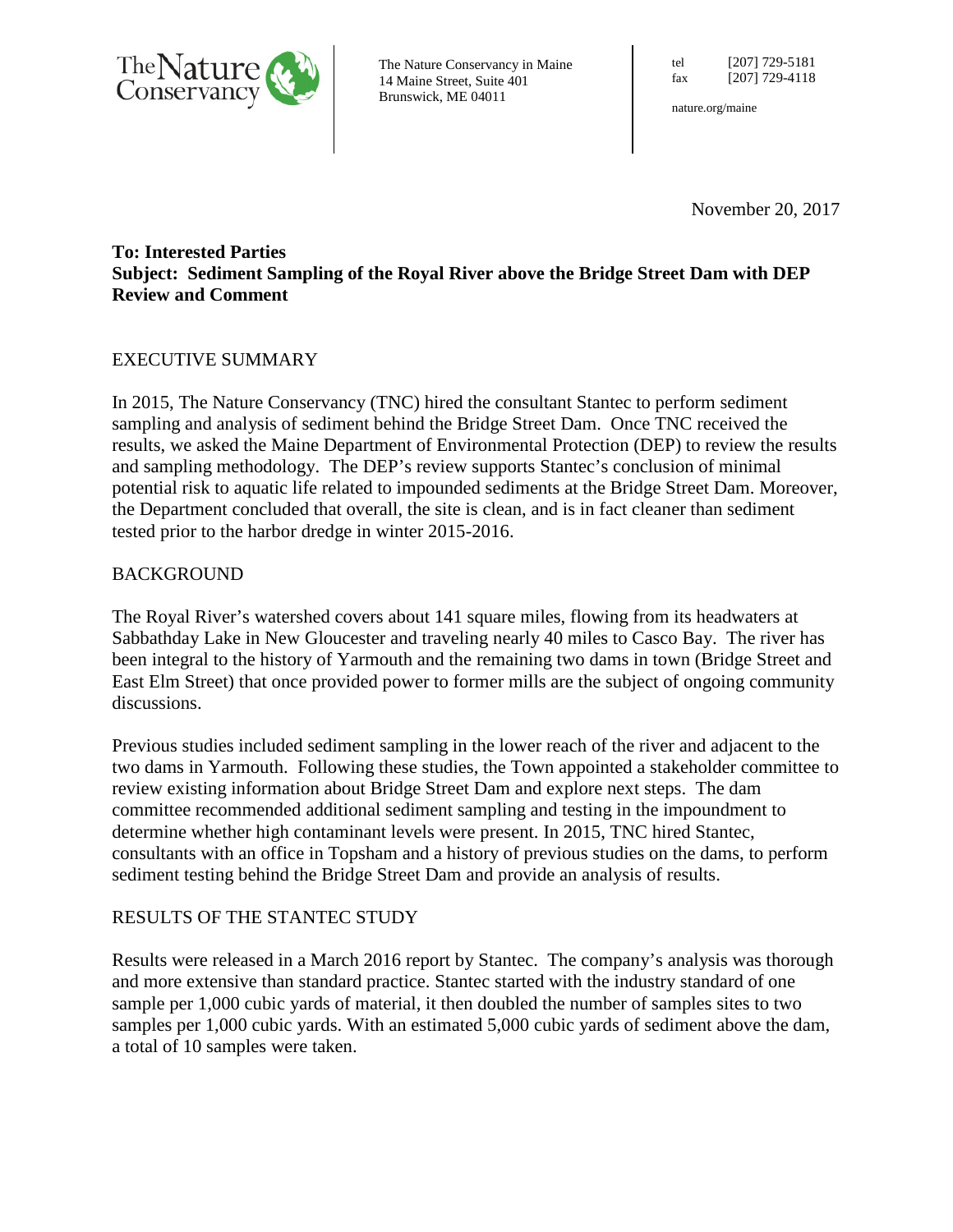Two stations (S-4 and S-5) of ten showed exceedances of the PEC for PAHs which indicates a local source near those areas. The overall concentration of the whole body of sediment behind the dam (i.e., the mean of all ten stations), would be much lower, below the PEC if not the TEC.

That there is some contamination of PAHs is not surprising given the industrial history and current vehicle traffic and other human activity in the watershed.

## DEP REVIEW AND COMMENTS

TNC and Stantec worked with DEP to develop the scope of work used to complete this study. Following receipt of the Stantec report, TNC asked DEP to review the study and comment both on the findings and on the veracity of the sampling protocol. DEP completed its review of the sediment analysis and lab methods, and released findings via email, which we summarize here:

**DEP confirmed that the study was properly designed and executed.** Previous work determined that the Bridge Street impoundment contains approximately 5,000 cubic yards of sediment. An industry standard of one sample per 1,000 cubic yards of material was considered, then doubled to ensure greater resolution, resulting in two samples taken for each 1,000 cubic yards of material. Stantec collected ten samples in total in December 2015. The analysis of the sediment behind the Bridge Street Dam was therefore thorough and more extensive than standard practice.

**DEP's analysis of the sediment data shows that the Royal River behind the Bridge Street Dam is in fact clean and relatively free of contaminants in the sediment.** The analysis of 10 samples found elevated PAHs (polycyclic aromatic hydrocarbons) in two samples. PAHs are a group of over 100 chemicals that are typically produced from the incomplete burning of coal, oil, and gas, and from products made from fossil fuels such as asphalt. Although the two samples were found to have measureable PAH values, the total average concentration of PAHs in all of the sediment samples is relatively low.

**DEP suggests that the elevated PAH result likely resulted from the stormwater runoff rather than past industrial uses.** That there is some contamination from PAHs is not surprising given the nearby impervious surface (roads/parking lots), current vehicle traffic, industrial history and other human activity in the watershed. DEP observed that the one sample with higher PAH values is located directly adjacent to a drainage that funnels runoff from Route 1 into the river.

**DEP agrees that Mercury concentrations are below risk concentrations.** A single sample showed slightly elevated levels of mercury. DEP considers an insignificant exceedance of the TEC (threshold effects concentration for mercury, below which effects on biota are unlikely), and well below the PEC (probable effects concentration, above which effects are likely). The PEC level for mercury is 1.06 while the sampled mercury level was 0.27, well below the PEC level.

**The DEP review concluded that the site is overall clean, and is in fact cleaner than sediment tested from the harbor as part of the dredge in winter 2015-2016.** The Maine